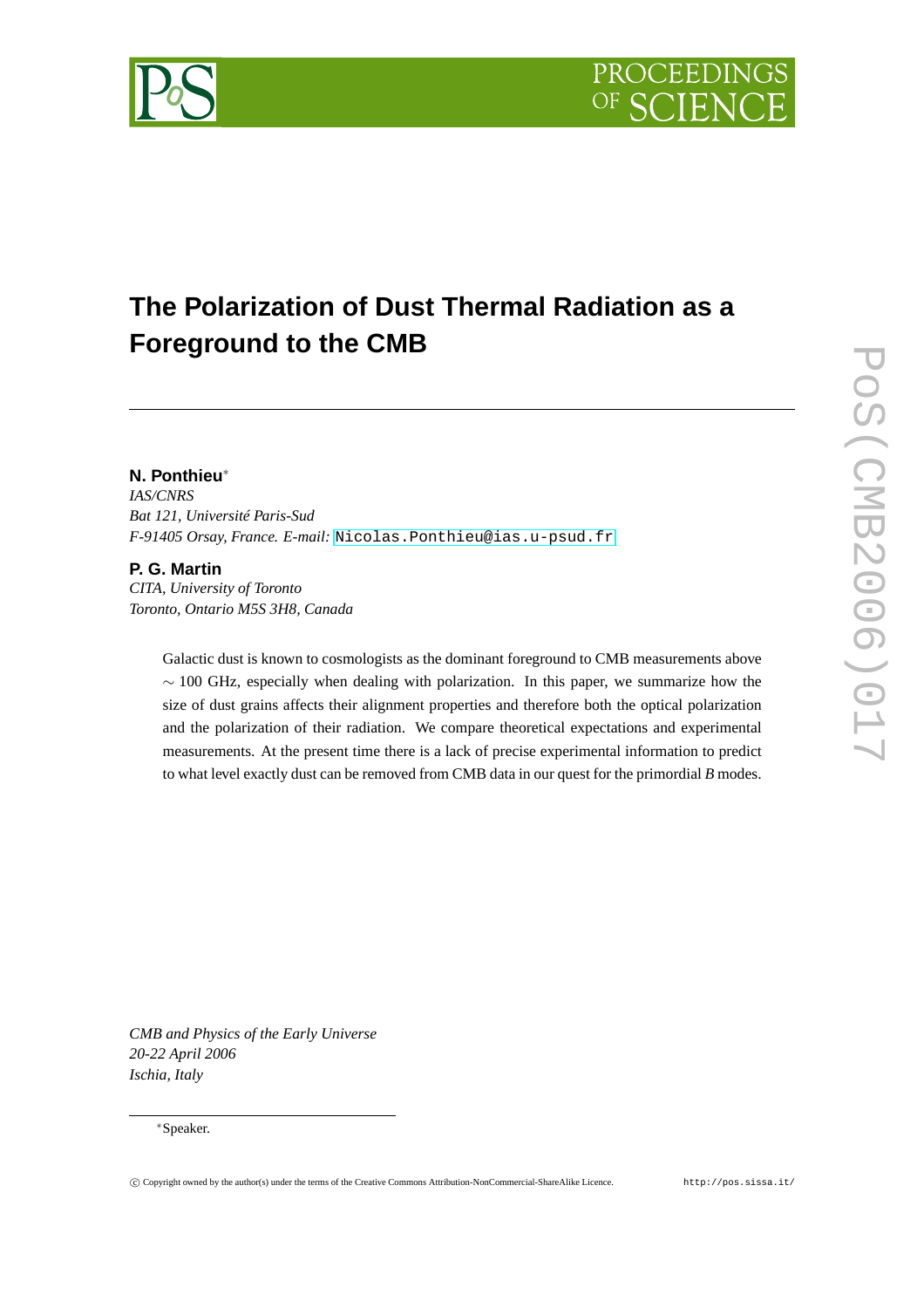<span id="page-1-0"></span>

**Figure 1:** Spectral energy distribution vs frequency of observation. Individual contributions of three grain populations are presented by broken lines. Following [\[6\]](#page-10-0), courtesy of M. Compiègne.

# **1. Introduction**

The polarization of optical starlight was attributed to aligned aspherical dust grains as early as the 1950's [\[15,](#page-10-0) [14,](#page-10-0) [5\]](#page-10-0). It is an interesting coincidence that the first publication about its polarized counterpart in the IR and submillimeter (hereafter submm) [\[38\]](#page-11-0) appeared almost at the same time as the discovery of the CMB [\[31\]](#page-11-0). Forty years later, the large fraction of time allocated to foregrounds in this conference on "CMB and physics of the early universe" is not a coincidence. Synchrotron is reviewed by Burigana in this volume. We focus here on dust and why it is a significant foreground to the CMB, especially its polarization.

In sect. 2 we review the nature of the grain populations in the InterStellar Medium (ISM) [\(2.1\)](#page-2-0) and the main ideas about grain alignment [\(2.2\)](#page-2-0). Taken together with observational evidence, it appears that the large silicate grains could by themselves be responsible for the near-infrared to ultraviolet interstellar polarization and by extension for the polarization of dust emission which becomes predominant at frequencies above 100 GHz [\(2.3\)](#page-3-0). We compare observational results on submm polarization to these predictions in sect. [3](#page-5-0) and discuss the prospects of component separation in sect. [4.](#page-7-0)

# **2. The polarization of dust thermal radiation**

Dust participates to the life cycle of the ISM as a whole and comes in different forms and abundances with specific physical properties. The distinction between grain populations is essential to the prediction and/or interpretation of the polarization of their radiation.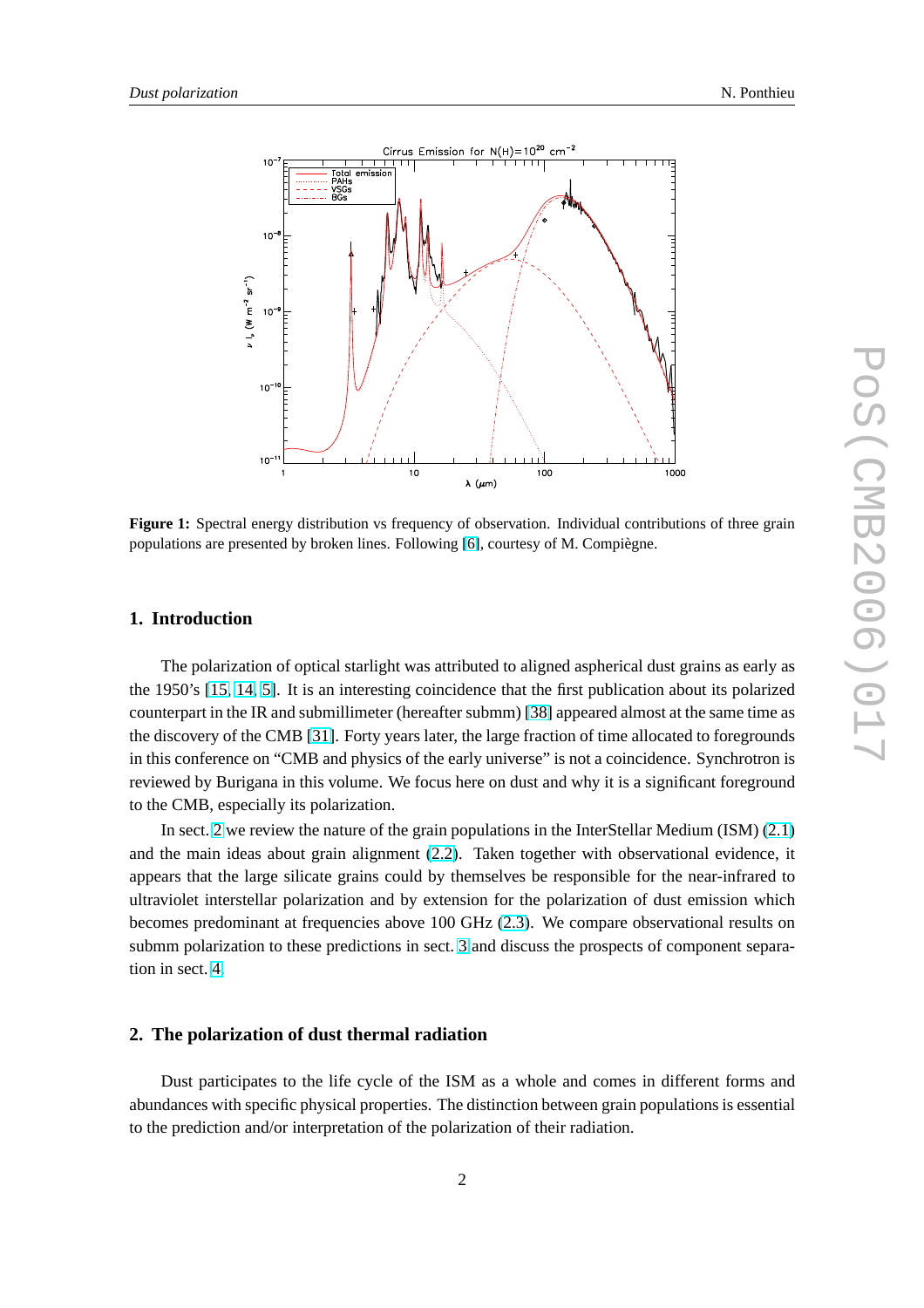<span id="page-2-0"></span>

**Figure 2:** Thermal behaviour of dust grains as a function of their size. Whereas large grains are at thermal equilibrium, small grains with small heat capacity can reach high temperatures when they absorb UV photons. They cool down between successive photon absorptions.

### **2.1 Grain populations as revealed by their emission**

Desert et al. [\[6\]](#page-10-0) fit the spectrum of Galactic radiation between 1 and  $10^3 \mu$ m by a mixture of three grain components (Fig. [1\)](#page-1-0). Below  $\sim 10 \mu$ m, the spectrum is dominated by small carbonaceous grains ( $\sim$  1 nm) in the form of Polycyclic Aromatic Hydrocarbons (PAH). Above  $\sim$  100  $\mu$ m, the emission is well understood as the radiation of "big" ( $\sim 0.1 \mu$ m) grains, in thermal equilibrium with the radiation bath. Between  $\sim 10$  and  $\sim 100 \mu$ m, the emission cannot be explained by the sum of PAH emission and thermal radiation by the big grains. A population of intermediate-size grains is required. They have very small heat capacity so that they attain high temperatures when they absorb a single UV photon. This is not a thermal equilibrium behaviour (see Fig. 2), nor is the spectrum of emission at the elevated temperatures attained like the thermal equilibrium emission of the big grains.

The chemical composition of dust grains, their size, and thermal behaviour are key elements to understand their alignment, which in turn is a key element to understand the polarization properties of the radiation of these grains.

# **2.2 Grain alignment**

Dust grain alignment theory has been making constant progress over the past fifty years. An extensive review of the subject is beyond the scope of this section and can be found in, e.g., [\[25\]](#page-10-0). We only give a summary here.

Following the observation that starlight was polarized by [\[14,](#page-10-0) [15\]](#page-10-0), Davis & Greenstein [\[5\]](#page-10-0) (DG hereafter) proposed an alignment mechanism based on paramagnetic dissipation. The unpaired electrons of the paramagnetic material get oriented by the magnetic field which produces grain magnetization. The magnetization varies with respect to the grain when it rotates. This causes paramagnetic loss (at the expense of grain rotation energy) unless the grain's rotation velocity  $\vec{\omega}$  is parallel to  $\vec{B}$ , in which case magnetization no longer varies. This tends to cancel out the component of  $\vec{\omega}$  orthogonal to  $\vec{B}$ : the longest axis of the grains gets therefore aligned perpendicular to  $\vec{B}$ , in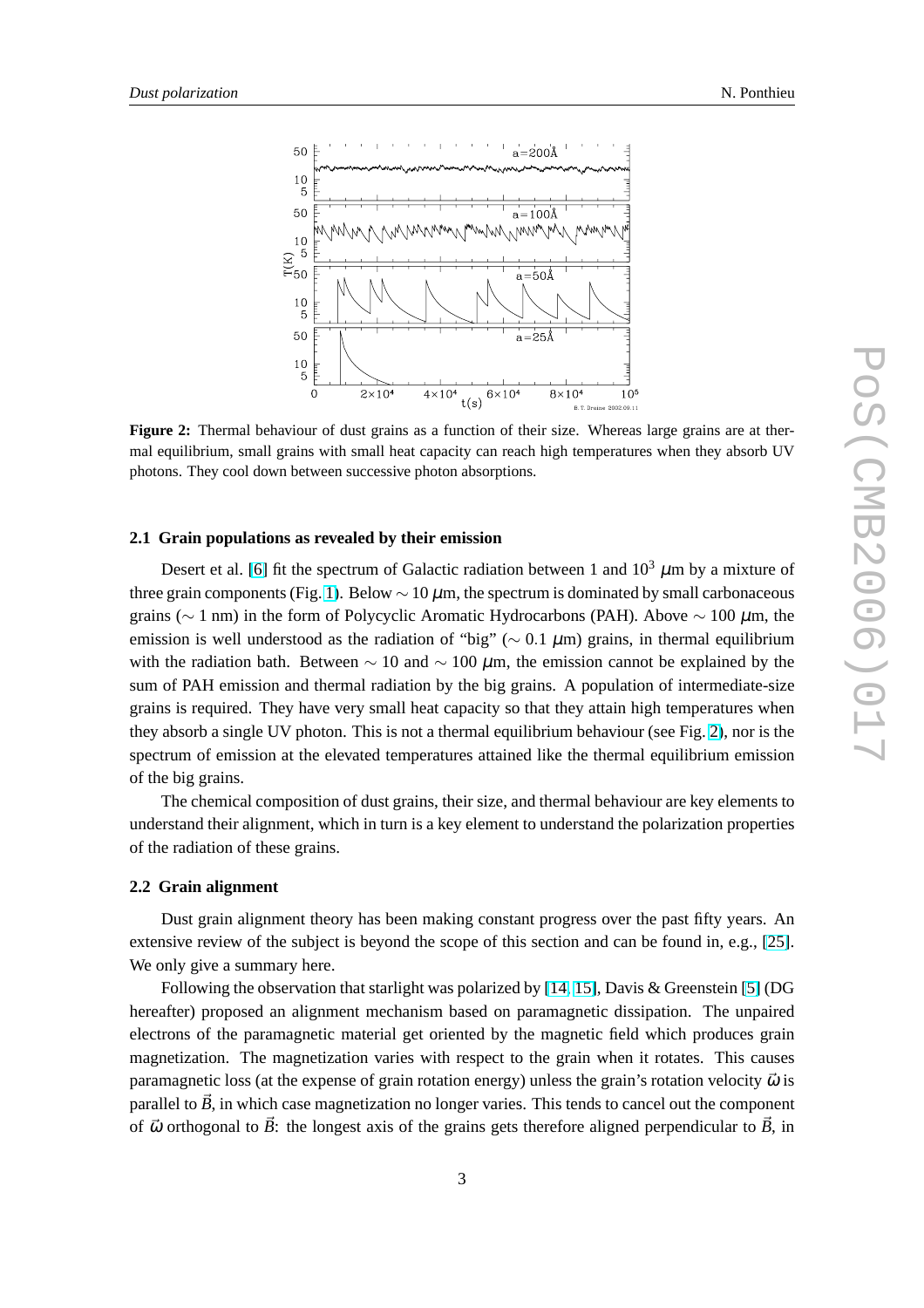<span id="page-3-0"></span>agreement with observations at this time. For this mechanism to be viable, the characteristic time of DG alignment must be shorter than the time of randomization through gaseous bombardment, which appears to be difficult to achieve  $(e.g., [21])$  $(e.g., [21])$  $(e.g., [21])$ . This mechanism can, however, be enhanced by magnetic inclusions as proposed by [\[16\]](#page-10-0). At the same time as DG, Gold [\[13\]](#page-10-0) proposed a mechanism based on the gaseous bombardment. Atoms deposit angular momentum in the grain perpendicular to both the grain's longest axis and the gas flow. If the flow is supersonic the alignment is not disrupted by collisions coming from other directions. The difficulty is therefore to provide the supersonic drift and in practice this cannot explain the grain alignment in the diffuse ISM.

In the 1970's, new mechanisms were proposed. Purcell  $[36, 37]$  $[36, 37]$  $[36, 37]$  suggested that  $H_2$  formation at the surface of the grains or differential photoelectric yield could induce torques that would rotate the grains much faster than first expected from Brownian estimations. This fast rotation of the grain body transfers angular momentum to its electrons and this induces a magnetization (Barnett effect) with the same direction as  $\vec{\omega}$ . Internal dissipations lead to the alignment of the angular momentum  $\vec{J}$  of the grain with its main axis of inertia (i.e., orthogonal to the longest axis of the grain). As  $\vec{\omega}$ precesses about  $\vec{J}$ , the magnetization precesses about  $\vec{J}$  too which leads to paramagnetic dissipation with the magnetic field. In the end, the grains are aligned and orthogonal to  $\vec{B}$  as in DG, but the characteristic times are much more favorable.

Differential scattering of left and right hand polarized light by irregular shaped grains was proposed by Dolginov & Mytrophanov [\[10\]](#page-10-0) as an alternative mechanism to Purcell's to provide the necessary fast rotation to the grains to seed paramagnetic dissipation. To be effective, this rotation must be supported long enough for paramagnetic dissipation to take place. This was shown to be possible numerically by Draine & Weingartner twenty years later [\[7,](#page-10-0) [8\]](#page-10-0), even in an environment with anisotropic radiation [\[9\]](#page-10-0). Lazarian & Draine found that this alignment should survive despite randomization during cross-overs provided that the grains are larger than  $\sim 0.1 \mu$ m, i.e., big grains [\[21\]](#page-10-0). Ongoing work is testing the analog to the Barnett effect but with nuclei [\[23\]](#page-10-0) that could lower this critical grain size by an order of magnitude.

The above mentioned alignment mechanisms rely on the orientation of the angular momentum  $\bar{J}$  of the grains. Polarization itself is linked to the asymmetry of the grain and to preferential extinction (in the optical and UV) and emission (in the IR and submm) along the longest axis of the grain. To observe polarization, both the stability of  $\vec{J}$ 's orientation in space and with respect to the grain body is needed. While the latter is likely to be true in big grains that can reach thermal stability, Lazarian & Roberge [\[22\]](#page-10-0) showed that is not the case for small grains. Figure [2](#page-2-0) shows the typical thermal behaviour of dust grains in the ISM. Small grains, with small heat capacity, reach very high temperatures when they absorb UV photons and then the alignment between  $\vec{J}$  and the axis of maximal inertia of the grain is broken. This is a strong theoretical argument that small grains are not well aligned and therefore produce very little polarization.

#### **2.3 Polarization by the silicates**

This low degree of alignment of small grains is supported empirically. Indeed, whereas the extinction curve (Fig. [3\)](#page-4-0) shows a continuous rise in the UV that requires smaller and smaller grains, the polarization curve decreases in the same wavelength domain. The 2175Å feature characteristic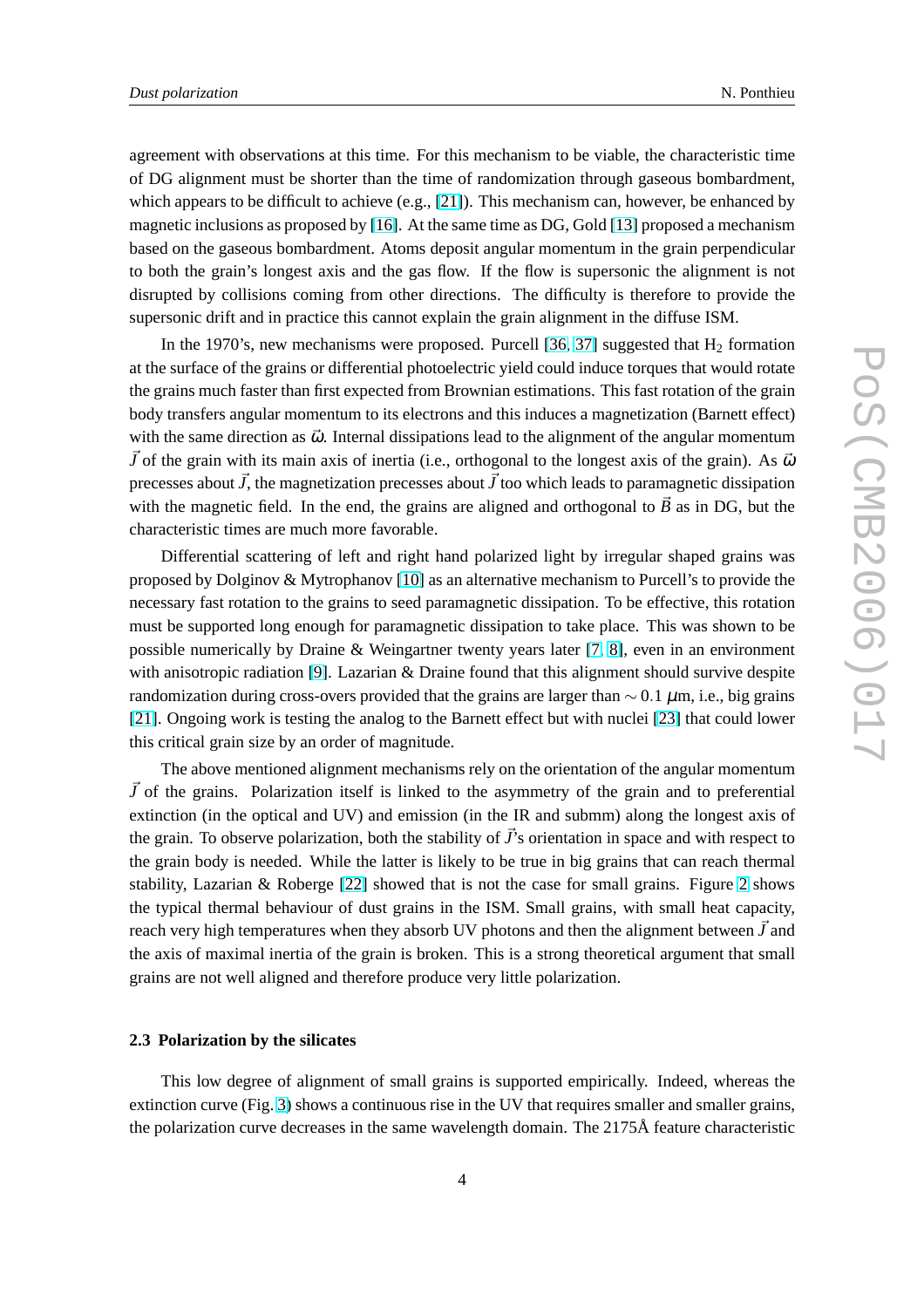<span id="page-4-0"></span>

**Figure 3:** Frequency dependence of interstellar extinction. Left: Extinction curves in the optical and ultraviolet showing a range of behaviour as a functon of  $R_V$  [\[4\]](#page-10-0); in the diffuse medium  $R_V \sim 3.1$ . The sole spectral feature is the prominent "bump" at 2175 Å. Right: In the infrared there is a power-law decrease, plus a distinctive 10  $\mu$ m silicate feature [\[28\]](#page-10-0). From [\[26\]](#page-10-0).



**Figure 4:** Frequency dependence of interstellar polarization. Left: Polarization curve from the near-infrared to the ultraviolet, normalized to the maximum polarization in the visual [\[27\]](#page-10-0). There is no strong ultraviolet polarization "bump" as in the extinction curve. Right: In the infrared there is a power-law decrease, plus a distinctive polarized 10  $\mu$ m silicate feature [\[28\]](#page-10-0). In lines of sight to an embedded source, such as this toward the Becklin-Neugebauer object in OMC 1, there is polarization at 3.1  $\mu$ m ice band, interpreted as a thin frost on the aligned silicates. From [\[26\]](#page-10-0).

of carbonaceous grains does not show in polarization curves either<sup>1</sup>, leading to the conclusion that small carbonaceous grains are generally not aligned. This, together with the associated "anomalous emission" is discussed in greater detail by Davis & Verstraete in this volume (see also [\[26\]](#page-10-0)).

Experimental evidence, however, supports that silicate grains are aligned. The  $10\mu$ m feature, typical from Si-O stretch is prominent in the polarization curve (Fig. 4), and big aligned silicate grains can also explain the power law rise in polarization in the infra-red [\[18\]](#page-10-0). It therefore seems reasonable to focus on these grains and assume that they alone are responsible for the polarized

<sup>&</sup>lt;sup>1</sup>A small bump is reported in [\[27\]](#page-10-0) in a few lines of sight, but two orders of magnitude too low to require significant grain alignment.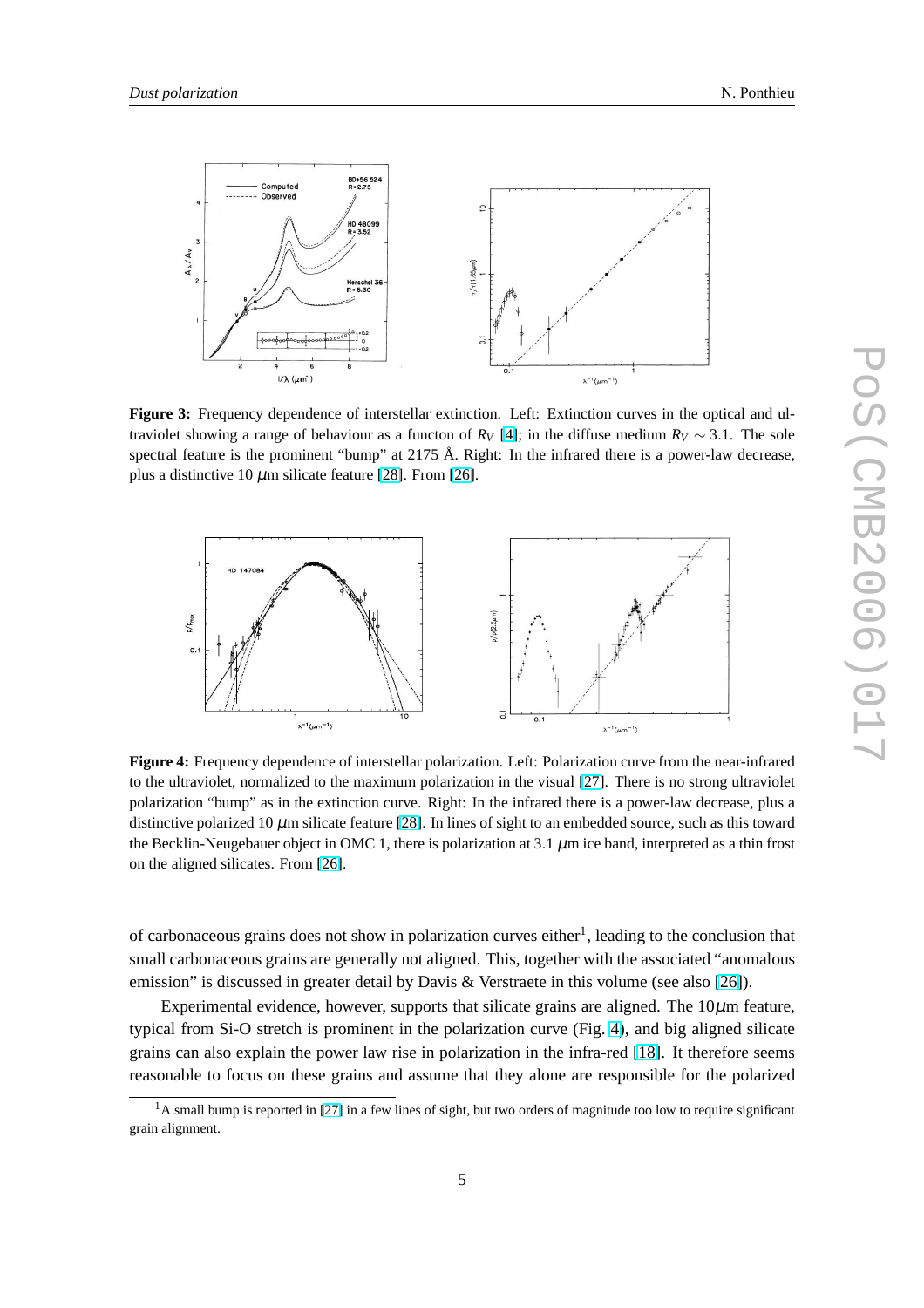<span id="page-5-0"></span>

**Figure 5:** Dust *T E* angular power spectra measured by ARCHEOPS at 353GHz on 20% of the sky and removing latitudes lower than 5, 10, 20 degrees (red, blue and green respectively).

emission in the IR and submm [\[26\]](#page-10-0). The prediction of the polarization of these grains in the diffuse ISM, most relevant for CMB component separation, is described in detail in [\[26\]](#page-10-0). We only mention here that the net polarization predicted at 350 GHz for a range of realistic grain shapes is between 7.5 and 9.4%. This is a large degree of polarization compared to what was predicted in the literature in the past, but we see in the next section that this agrees with recent experimental measurements.

# **3. Observational results**

The observation of far-infrared and submm polarization on small angular scales in dense clouds in or close to the Galactic plane has been very active for many years. We do not talk about these observations here but refer the interested reader to the most recent reviews, e.g., [\[40\]](#page-11-0). We present recent measurements obtained in the context of CMB measurements that illustrate the foreground aspect of dust.

The first CMB experiment to report the observation of dust polarization was ARCHEOPS [\[1\]](#page-10-0). ARCHEOPS was a balloon-borne experiment dedicated to the measurement of the CMB temperature anisotropy from angular scales  $\ell \sim 15$  to  $\ell \sim 600$ . It had 6 spider-web bolometers operating at 143 GHz, 8 at 217 GHz, and 1 at 545 GHz. An additional 6 bolometers at 353 GHz were assembled in pairs as Ortho-Mode Transducers and were sensitive to polarization. The analysis of their data lead to several important results.

Galactic dust was observed to be significantly polarized, about 5% on average, but some regions were coherently polarized up to  $\sim$  10% or more over several degrees on the sky (therefore compatible with theoretical estimations [\[26\]](#page-10-0)). The general direction of polarization in the fraction of the Galactic plane observed is consistent with the expectation that submm and optical polarization should be orthogonal to each other. If 5% polarization is observed in the Galactic plane where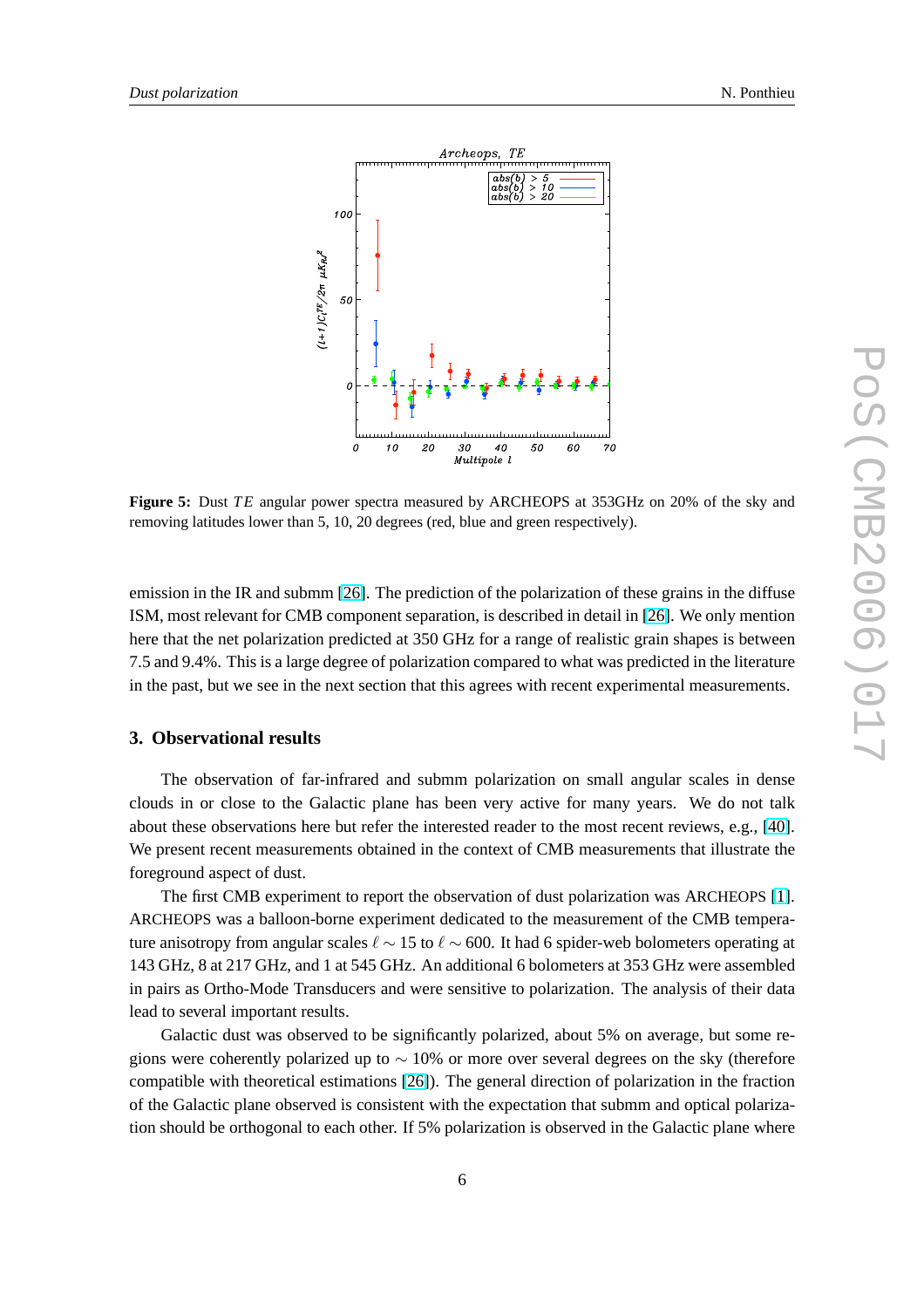

**Figure 6:** Angular power spectra derived by BOOMERanG. The absence of *B* provides evidence that dust polarization has been filtered out properly.

the potential for cancellation along the line of sight is the highest, then we must expect at least as much polarization at high latitudes where the CMB is analyzed.

The large sky coverage of ARCHEOPS enabled the first estimation of dust polarization angular power spectra (Fig. [5\)](#page-5-0) [\[34\]](#page-11-0). These spectra confirmed the broad picture of a Galactic magnetic field following the spiral arms of the Galaxy on large angular scales and dust being aligned orthogonally to it, with a degree of polarization between 5 and 10%. They also showed that even extrapolated to 100 GHz [\[20,](#page-10-0) [11\]](#page-10-0) where CMB dominates, dust *T E* angular power is significant compared to the CMB *TE* on large angular scales and must therefore be carefully accounted for in cosmological interpretations.

More recently, BOOMERanG [\[29,](#page-10-0) [32\]](#page-11-0) reported the measurement of the CMB scalar polarization power spectra. Although they do detect dust polarization in their 245 and 353 GHz channels, they claim that dust polarization has negligible effects on their results. This is supported by the fact that dust is expected to produce as much *B* as *E* type polarization. As their measure of *B* is compatible with 0 (see Fig. 6), this suggests that dust polarization does not contribute to the measured *E* and *T E* spectra. They do further cross checks on their filtering and sky cuts using IRAS data.

However, this does not rule out ARCHEOPS conclusions. First, it must be noted that BOOMERanG observes a very limited fraction (0.22%) of the sky selected to have low dust column density. Dust contamination in this region may indeed be small, but this patch is not representative of dust polarization on the rest of the sky. Second, ARCHEOPS had low signal to noise on the degree angular scale outside the Galactic plane and mainly constrained dust polarization on large angular scales, therefore saying nothing on BOOMERanG's angular scales. The angular power spectrum of dust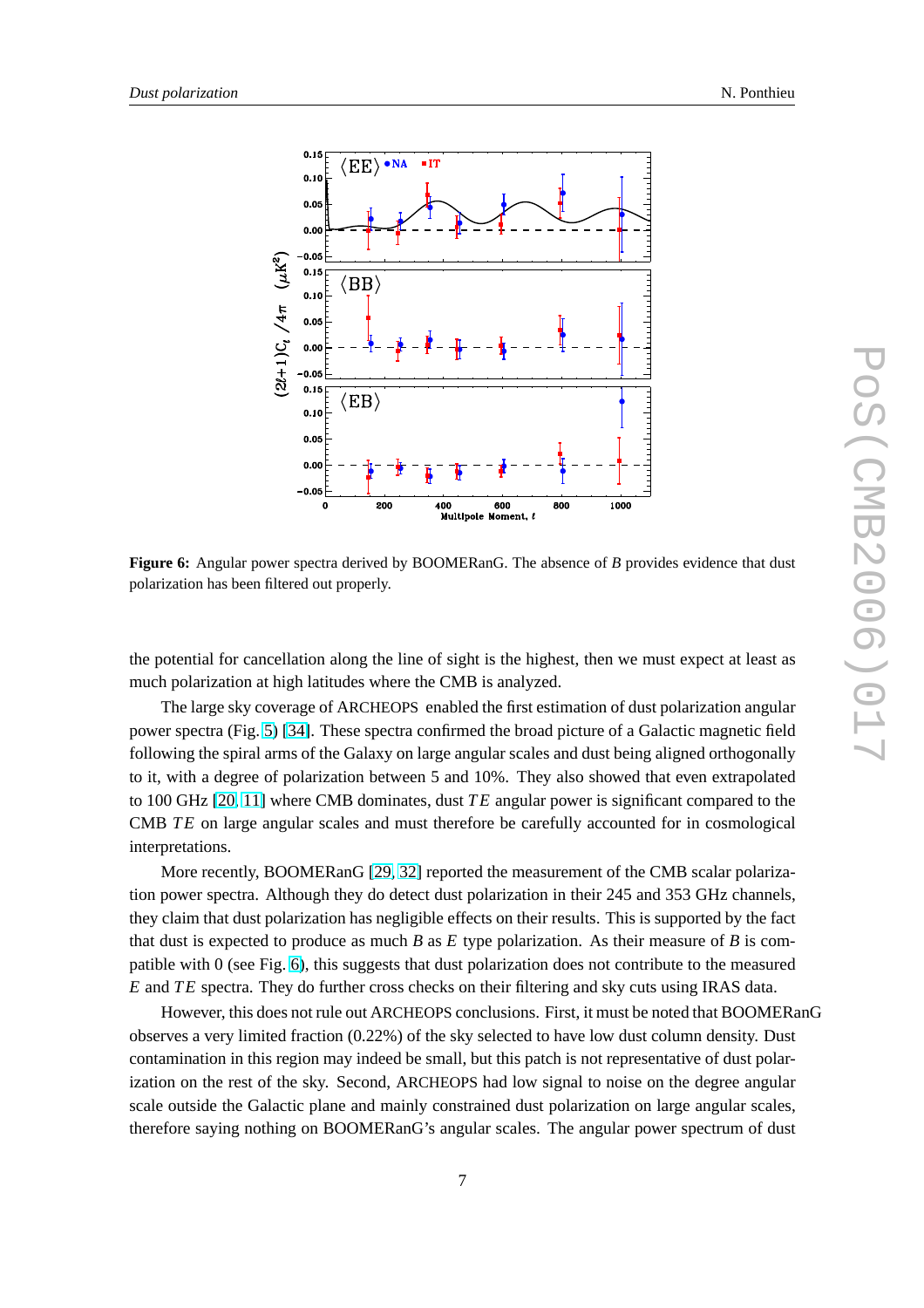<span id="page-7-0"></span>remains to be measured by more sensitive experiments (e.g., PILOT, see below). Third, the common argument about dust producing as much *B* as *E* must be taken with a grain of salt. While this may be true on small angular scales as suggested by simulations [\[35\]](#page-11-0), nothing guarantees that this remains true on larger angular scales. The reason is that the shape of the Galaxy and the orientation of the magnetic field essentially parallel to the Galactic plane break the symmetry on which this statement relies.

To illustrate this, Figure [7](#page-8-0) shows dust angular power spectra from a very naive model. This is based on a map of 100 GHz radiation predicted from Finkbeiner-Davis-Schlegel (FDS) model 8 [\[12\]](#page-10-0). A uniform degree of polarization of 5% is assumed, and the grains are aligned orthogonally to the magnetic field. The latter is oriented along our spiral arm and so the apparent degree of polarization has a simple modulation according to the orientation of the line of sight with respect to this field<sup>2</sup>. Note that on medium angular scales, the predicted  $E$  spectrum is about an order of magnitude larger than *B*. While this pedagogical example is perhaps conservative and pessimistic, it does provide a warning against sweeping generalization concerning these foregrounds.

We conclude that the BOOMERanG results are encouraging in that dust contamination can be limited and filtered out on some small patches of the sky where interesting cosmology can be done. However, ARCHEOPS showed that on large angular scales, dust should be more problematic. Large angular scales are needed if one wants to measure the two bumps of the CMB *B* mode spectrum (reionization  $\ell < 10$  and primordial  $\ell \approx 100$ ); this would be the most (if not only) convincing argument that any detected *B* type signal is that of the CMB and not some foreground contamination, imperfect de-lensing or systematic effect.

# **4. Component separation**

Component separation is really where ISM and CMB physics meet. Several questions arise. To what level do we need to subtract foregrounds from CMB polarization data? Do we have enough information on foregrounds to reach this level?

Suppose we are interested in the characterization of the CMB *E* mode. We already know its amplitude with enough confidence to fix a target for foregrounds cleaning. On the other hand the amplitude of the CMB *B* mode is poorly constrained and so we cannot similarly fix a target. There is another consideration, however. The ability to subtract the lensing-induced *B* mode (the distortion of the CMB *E* field by large scale structures) is limited by cosmic variance in the estimation of both the *E* mode and the large scale structures angular power spectra. Knox & Song [\[19\]](#page-10-0) estimate that the lensing-induced contribution to the *B* mode angular power spectrum could be removed down to a few  $10^{-4}$   $\mu$ K<sup>2</sup> at  $\ell \simeq 100$ , allowing a detection of the CMB primordial *B* mode if the energy scale of inflation is not lower than  $2 \times 10^{15}$  GeV. There is then no need to ask for foregrounds removal much lower than this limit.

Is this level of foreground cleaning achievable? Tucci et al. [\[39\]](#page-11-0) address this problem by studying how uncertainties in the spectral index produce a residual when then the foreground is subtracted. From Figure [8](#page-8-0) a residual level of  $2.5 \times 10^{-5} \mu K^2$  at  $\ell \sim 100$  might be achieved. This

 $2P$ olarization is along the main axis of the grain which is orthogonal to the magnetic field. Since the observed polarization is projected onto the plane of sky, it is also orthogonal to the line of sight. The resulting observed polarization (for a degree of polarization of 5%) is therefore  $\vec{p} = 0.05\vec{B} \times \vec{n}/|\vec{B} \times \vec{n}|$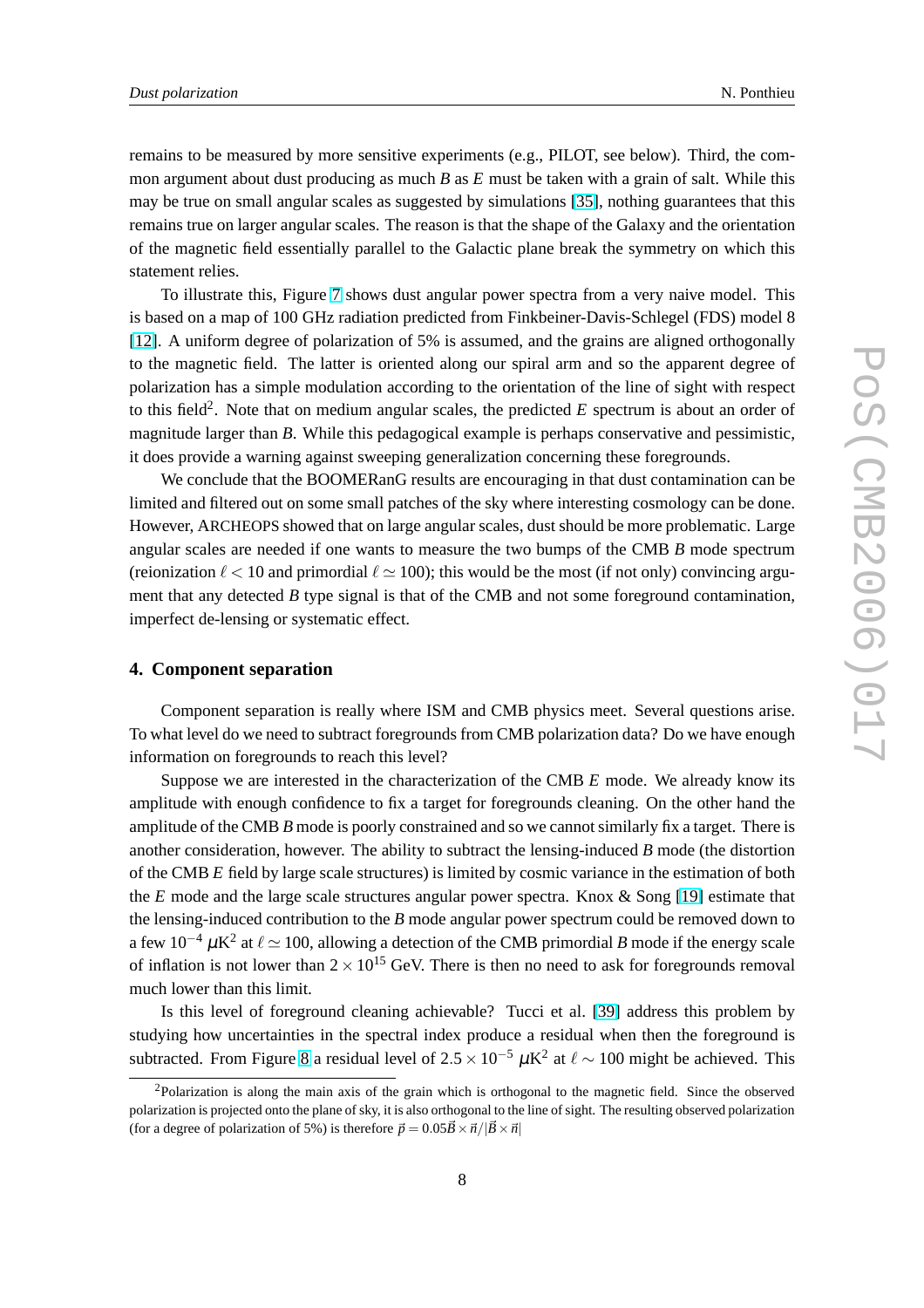<span id="page-8-0"></span>

**Figure 7:** Dust angular power spectra for a very naive Galactic model with systematic polarization. The FDS model number 8 [\[12\]](#page-10-0) is used to simulate dust radiation at 100 GHz. The Galactic magnetic field is assumed to have constant orientation in the direction of our local spiral arm. The dust grains are aligned with respect to this field; the degree of polarization is taken to be 5% everywhere but is modulated according to the direction of the field with respect to the line of sight. This crude model aims at illustrating that the Galactic disk and the overall orientation of the magnetic field on large angular scales produce more *Q* than *U* (tilted at 45 degrees) in the Galactic plane where total emission is the highest. This breaks the symmetry between dust *E* and *B* polarization modes on medium angular scales. The general statement that "dust produces as much *B* as *E*" must be tempered by angular scale considerations.



**Figure 8:** Polarization power spectra at 100 GHz from Tucci et al. [\[39\]](#page-11-0). Of special interest here are the thick dashed lines showing the estimated residual after subtraction of the synchrotron (left) and dust (right) emission; the residual arises from spectral index uncertainties applied to the foreground templates (following two extreme cases C1 and C2) in extrapolating to the frequency at which the CMB polarization is to be detected.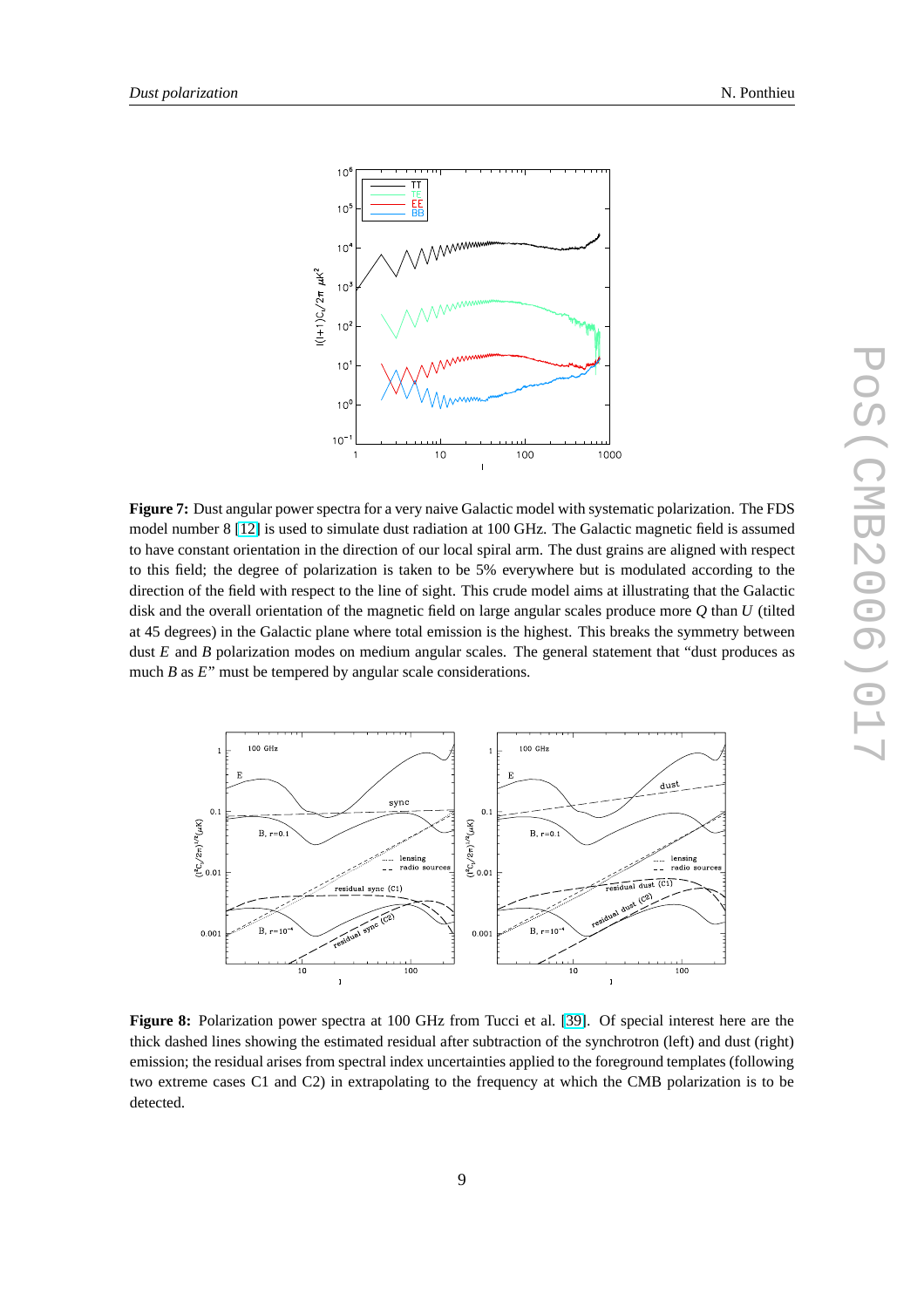level is even lower than the Knox & Song lensing residual, though we regard this as optimistic. It must also be pointed out that the models used for dust polarization, in particular [\[35\]](#page-11-0), tend to be optimistically low compared to ARCHEOPS results, even considering only *T E* on angular scales lower than  $\ell = 70$  [\[34\]](#page-11-0), and so conclusions must be drawn with care. Recent theoretical results (see [\[26\]](#page-10-0) for a review) also suggest that dust polarization could have a more complex frequency dependence than those assumed. Thus, even though this limit could be reached in theory, subtracting polarized foregrounds to such a low level remains quite a challenge in practice.

# **5. Conclusion**

Dust has been known to polarize starlight in the optical domain, since the 1950's. In the 1960's, it was predicted that this polarization by extinction should have a counterpart in emission in the IR and submm. This polarization has been detected in Galactic clouds and in the diffuse ISM since then. The involved grain alignment mechanisms are not clear yet although great progress has been achieved. Now with the advent of CMB anisotropy experiments, cosmologists have become interested in dust. At this stage, several conclusions can be drawn:

- The degree of submm dust polarization is high, above 5% and perhaps closer to 10% in well aligned diffuse regions with favorable orientation of the field. This is expected theoretically and has been measured experimentally.
- On large angular scales, the amplitude of the dust *T E* angular power spectrum is comparable to that of the CMB (ARCHEOPS).
- On a limited sky patch, selected for low column density, dust polarization can however be filtered out from CMB data, at least to a sufficient level to measure *EE* (BOOMERanG).
- Optimistic component separation modelling suggests that foreground dust polarization is removable in the angular power spectrum to a level a few times  $10^{-3} \mu$ K at  $\ell$ s of interest for detecting primordial *B* modes [\[39\]](#page-11-0).
- Recent dust modelling indicates that the frequency dependence of the dust polarization spectrum could be more complex than a single power law, therefore making component separation more challenging [\[26\]](#page-10-0).

More information is expected to come from current and forecast CMB experiments. BICEP [\[3\]](#page-10-0) and QUaD [\[2\]](#page-10-0)) operate at 100 and 150 GHz each which can give an estimate of dust near the peak of the CMB, although on a limited sky patch. EBEX [\[30\]](#page-10-0) will have channels at higher frequencies and therefore will place tighter constraints on the frequency spectrum of dust polarization. PLANCK will bring polarized maps of the whole sky at 100, 143, 217 and 353 GHz and will thoroughly address the component separation problem. These are CMB experiments that are sensitive to dust. By contrast, PILOT [\[33\]](#page-11-0) is dedicated to the characterization of dust polarization, observing at  $550$  and  $250 \mu m$  where dust emission is more intense. These experiments will bring significant improvements to our current understanding of dust polarization, and will be milestones on the road to the design, building, and exploitation of a satellite dedicated to CMB polarization.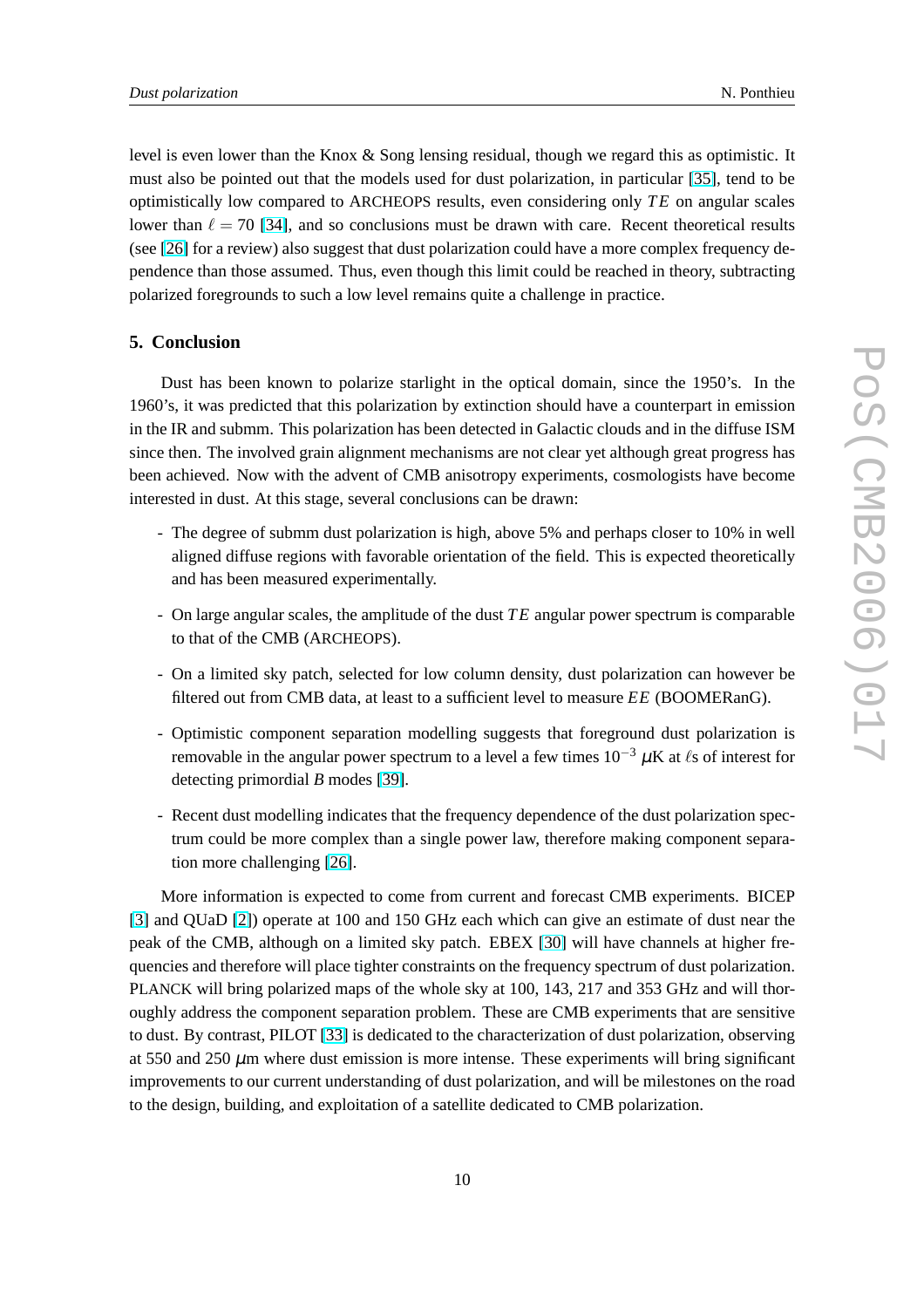#### <span id="page-10-0"></span>**References**

- [1] Benoît, A., Ade, P. A. R., Amblard, A., et al, 2004, A&A, 424, 571
- [2] Bowden, M., Taylor, A. N., Ganga, K. M., et al., 2004, MNRAS, 349, 321
- [3] BICEP: http://www.astro.caltech.edu/∼lgg/bicep\_front.htm
- [4] Cardelli, J. A., Clayton, G. C., & Mathis, J. S. 1989, ApJ, 345, 245
- [5] Davis, L., Greenstein, J. L., 1951, ApJ, 114, 206
- [6] Désert, F.-X., Boulanger, F., Puget, J.-L., 1990, A&A, 237, 215
- [7] Draine, B.T., 1996, Polarimetry of the Interstellar Medium, eds Roberge W.G. and Whittet, D.C.B., A.S.P. 97. 16-25
- [8] Draine, B.T., Weingartner, J.C., 1996, ApJ,470, 551
- [9] Draine, B.T., Weingartner, J.C., 1997, ApJ, 480, 633
- [10] Dolginov, A. Z., Mytrophanov, L. G., 1976, Ap&SS, 43, 291
- [11] Finkbeiner, D. P., 2004, ApJ, 614, 186
- [12] Finkbeiner, D. P., Davis, M., & Schlegel, D. J. 1999, ApJ, 524, 867
- [13] Gold, T., 1951, Nature, 169, 322
- [14] Hall, J. S., 1949, Science, 109, 166
- [15] Hiltner, W.A., 1949, Science, 109, 65
- [16] Jones, R.V., Spitzer, L. Jr., 1967, ApJ, 147, 943
- [17] Kim, S.-H., Martin, P. G., Hendry, P. D., 1994, ApJ, 422, 164
- [18] Kim, S.-H., Martin, P. G., 1995, ApJ, 444, 293
- [19] Knox, L., Song, Y.-S., 2002, Phys. Rev. Lett., 89, 011303-1
- [20] Lagache, G., 2003, A& A, 2003, 405, 813L
- [21] Lazarian, A., Draine, B. T., 1997, ApJ, 487, 248
- [22] Lazarian, A., Roberge, W.G., 1997, ApJ, 484, 230
- [23] Lazarian, A., Draine, B. T., 1999, ApJ, 516, L37
- [24] Lazarian, A., Efroimsky, M., 1996, ApJ, 466, 274
- [25] Lazarian, A., astro-ph/0208487
- [26] Martin, P. G., 2006, proceeding of "Sky Polarization at far Infra-Red to Radio wavelengths: The Galactic Screen before the Cosmic Microwave Background", Eds., Miville-Deschênes & Boulanger, EdP Science. astro-ph/0606430
- [27] Martin, P. G., Clayton, G. C., Wolff, M. J., 1999, ApJ, 510, 905
- [28] Martin, P. G., & Whittet, D. C. B. 1990, ApJ, 357, 113
- [29] Montroy, T. E., Ade, P. A. R., Bock, J. J., et al, 2005, ApJ submitted, astro-ph/0507514
- [30] Oxley, P., Ade, P., Baccigalupi, C., et al., 2005, astro-ph/0501111